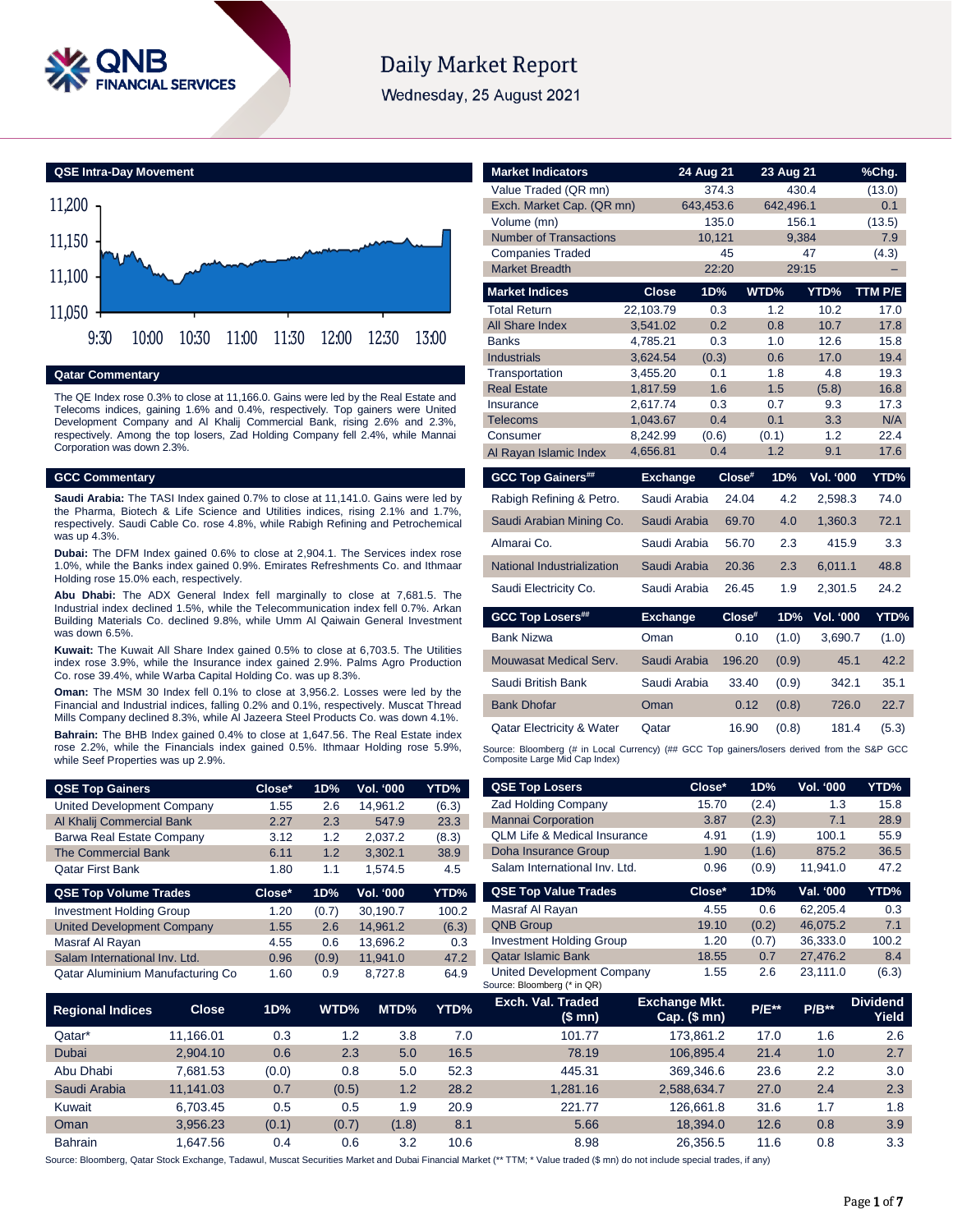## **Qatar Market Commentary**

- The QE Index rose 0.3% to close at 11,166. The Real Estate and Telecoms indices led the gains. The index rose on the back of buying support from GCC and foreign shareholders despite selling pressure from Qatari and Arab shareholders.
- United Development Company and Al Khalij Commercial Bank were the top gainers, rising 2.6% and 2.3%, respectively. Among the top losers, Zad Holding Company fell 2.4%, while Mannai Corporation was down 2.3%.
- Volume of shares traded on Tuesday fell by 13.5% to 135mn from 156.1mn on Monday. Further, as compared to the 30-day moving average of 151.1mn, volume for the day was 10.6% lower. Investment Holding Group and United Development Company were the most active stocks, contributing 22.4% and 11.1% to the total volume, respectively.

| <b>Overall Activity</b>        | Buy %*   | Sell %*  | Net (QR)         |
|--------------------------------|----------|----------|------------------|
| Qatari Individuals             | 32.75%   | 40.43%   | (28, 757, 379.4) |
| <b>Qatari Institutions</b>     | 20.30%   | 29.94%   | (36,057,363.2)   |
| Qatari                         | 53.05%   | 70.37%   | (64, 814, 742.6) |
| <b>GCC Individuals</b>         | 0.12%    | 0.67%    | (2,047,049.8)    |
| <b>GCC</b> Institutions        | 2.90%    | 1.65%    | 4,691,755.8      |
| <b>GCC</b>                     | 3.03%    | 2.32%    | 2,644,705.9      |
| Arab Individuals               | 10.03%   | 11.73%   | (6,375,799.1)    |
| <b>Arab Institutions</b>       | $0.00\%$ | $0.00\%$ |                  |
| Arab                           | 10.03%   | 11.73%   | (6,375,799.1)    |
| <b>Foreigners Individuals</b>  | 2.11%    | 2.48%    | (1,379,986.9)    |
| <b>Foreigners Institutions</b> | 31.79%   | 13.11%   | 69,925,822.8     |
| <b>Foreigners</b>              | 33.90%   | 15.58%   | 68,545,835.8     |

Source: Qatar Stock Exchange (\*as a % of traded value)

# **Global Economic Data**

### **Global Economic Data**

| <b>Date</b> | <b>Market</b> | <b>Source</b>                            | Indicator                      | <b>Period</b> | Actual | <b>Consensus</b> | <b>Previous</b> |
|-------------|---------------|------------------------------------------|--------------------------------|---------------|--------|------------------|-----------------|
| 08-24       | Germany       | German Federal Statistical Office        | GDP SA QoQ                     | 2Q            | 1.60%  | .50%             | $1.50\%$        |
| $08 - 24$   | Germany       | <b>German Federal Statistical Office</b> | <b>GDP NSA YoY</b>             | 2Q            | 9.80%  | 9.60%            | 9.60%           |
| 08-24       | Germany       | <b>German Federal Statistical Office</b> | <b>GDP WDA YoY</b>             | 2Q            | 9.40%  | 9.20%            | 9.20%           |
| 08-24       | Germany       | <b>German Federal Statistical Office</b> | <b>Private Consumption QoQ</b> | 2Q            | 3.20%  | 4.00%            | $-5.20%$        |
| 08-24       | Germany       | <b>German Federal Statistical Office</b> | Government Spending QoQ        | 2Q            | 1.80%  | 0.90%            | $-0.70\%$       |
| 08-24       | Germany       | <b>German Federal Statistical Office</b> | Capital Investment QoQ         | 2Q            | 0.50%  | 1.40%            | $-0.70%$        |

Source: Bloomberg (s.a. = seasonally adjusted; n.s.a. = non-seasonally adjusted; w.d.a. = working day adjusted)

# **News**

**Qatar** 

- **QSE: Cabinet nod up to 100% FOL in four major banks to drive more overseas funds –** The Qatar Stock Exchange (QSE), which is eyeing developed market status from the global index compilers, expects robust investment inflows into the listed companies, after the cabinet allowed up to 100% foreign ownership limit (FOL) in four major banks. "We value and welcome the cabinet's approval of increasing the percentage of FOL in (four) local banks to 100%, and this will contribute to increasing investment flows in listed Qatari companies," QSE Chief Executive Rashid bin Ali Al-Mansoori said in a tweet. The cabinet meeting, chaired by the Prime Minister HE Sheikh Khalid bin Khalifa bin Abdulaziz Al-Thani, had given approval to QNB Group, Qatar Islamic Bank, Commercial Bank and Masraf Al Rayan for enhancing the FOL up to 100%. These four banks together constitute more than 43% of the total market capitalization as on August 24, 2021. The approval has to be taken up before the shareholders at the extraordinary general assembly meeting in order to amend the Articles of Association. "The decision is expected to enhance the country's economic activity and attract overseas funds in efforts to diversify the economy," Al-Mansoori said, adding it will help attract more investments in the banking sector, which is already robust and profitable. Qatari banks ranked first in the Arab world in terms of profit indicators, he said, quoting the Arab Monetary Fund. (Gulf-Times.com)
- **GWCS: Al Wukair Logistics Park to attract, help MSMEs expand their businesses –** According to Gulf Warehousing Co.

(GWCS), the strategically located Al Wukair logistics park offers a one-stop-shop for leasing a warehouse or workshop, company formation formalities, including applications for necessary permits, and logistics operations. The Al Wukair Logistics Park will play a very pivotal role, as the main distribution hub during the World Cup, in assisting micro, small, and medium enterprises (MSMEs) with their deliverables, says GWCS, which is setting up the park. The Al Wukair Logistics Park is set up as part of GWCS's efforts to support MSMEs and enable them to thrive. This strategically positioned 1.5 kilometer square facility caters to a whole range of industries that require light industrial workshops, storage units and open yards; offering ideal platform for established companies and new market entrants. Al Wukair is one of several facilities attracting businesses to the country, along with Qatar's commitment to offering a simple company formation process – in which GWCS is able to support. According to GWCS, the strategically located Al Wukair logistics park offers a one-stop-shop for leasing a warehouse or workshop, company formation formalities, including applications for necessary permits, and logistics operations. (Gulf-Times.com)

 **QP awards NFE liquid products EPC contract to Spanish firm Tecnicas –** Qatar Petroleum (QP) announced the awarding of a major engineering, procurement, and construction (EPC) contract for its North Field Expansion Project to Tecnicas Reunidas, a Madrid-based contractor that provides EPC services to the energy industry. The Spanish company Tecnicas Reunidas will act as the EPC contractor for the expansion of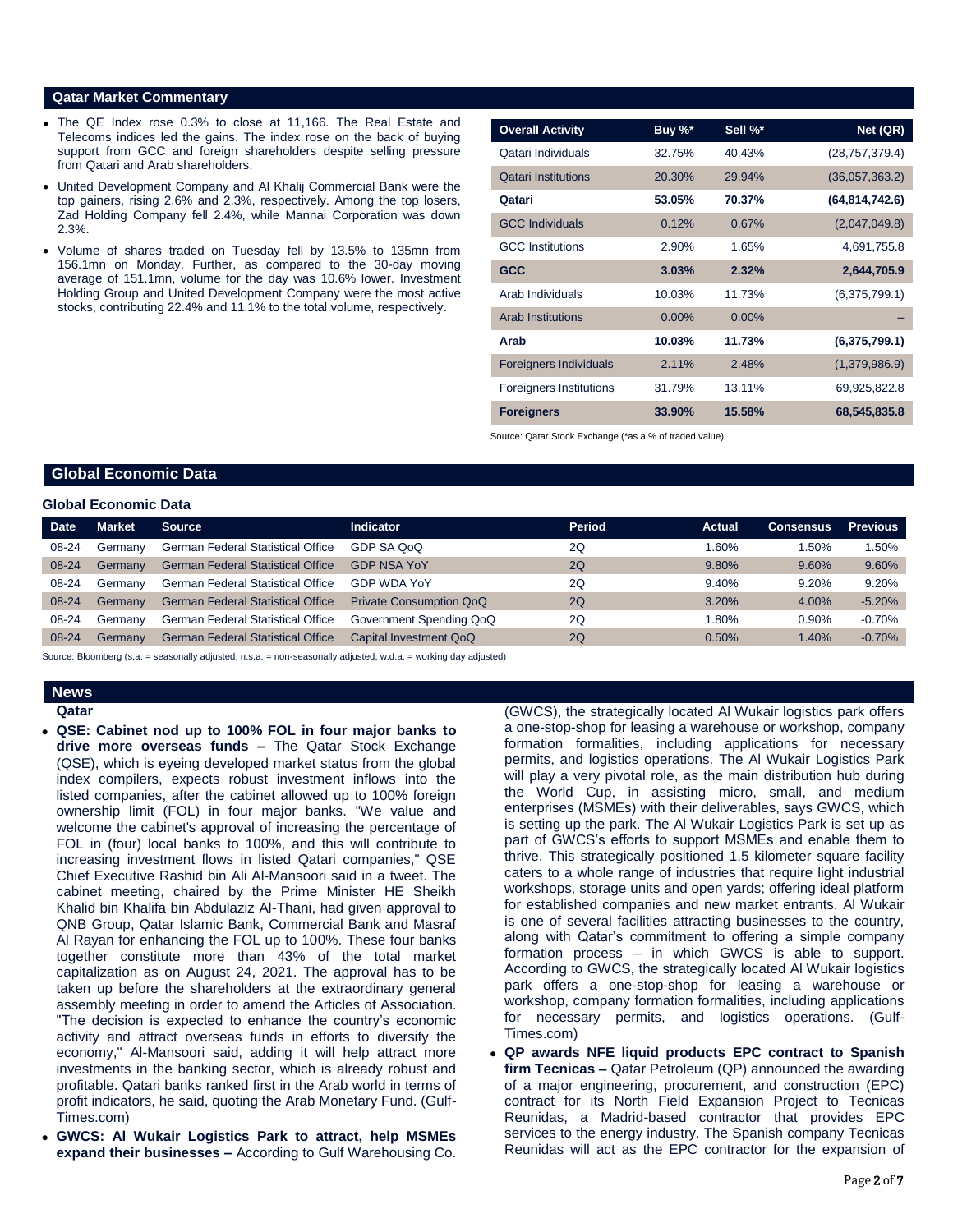existing liquid products (condensate, propane and butane) storage and loading facilities and the expansion of import facilities for Mono-Ethylene Glycol within Ras Laffan Industrial City, as well as other ancillary facilities and pipelines serving the North Field Expansion Project. These new facilities will be utilized to handle liquid products from the four new LNG trains comprising the North Field East (NFE) project, which is scheduled to start up before the end of 2025. The facilities will also support two new LNG trains comprising the North Field South (NFS) project. Initial value for project estimated at over \$500mn. Commenting on this occasion, Minister of State for Energy Affairs and Qatar Petroleum President and CEO HE Saad Sherida Al Kaabi said, "The award of this major EPC contract is a part of the North Field Expansion Project that supports the further development of Qatar's substantial natural gas resources and reinforces our position as the world's largest LNG producer. The contract provides for the expansion of the existing infrastructure required to ensure the safe loading and on-time delivery of associated liquid products to our international customers. We look forward to working with Tecnicas Reunidas to deliver this important project in a safe, timely and successful manner." The award of this contract is the culmination of frontend engineering and design (FEED) work that began in early 2018, and represents another important milestone to deliver on Qatar Petroleum's commitment to significantly increase Qatar's LNG production capacity. When completed, the NFE project will increase Qatar's LNG production capacity from 77mn tons per annum (mtpa) to 110 mtpa, while the NFS project will further increase Qatar's LNG production capacity from 110 mtpa to 126 mtpa. Kaabi said, "The NFE project, with a capacity of 32 mtpa, is the largest LNG project ever to be undertaken. We are grateful to the wise leadership and directives of His Highness the Amir of the State of Qatar Sheikh Tamim bin Hamad Al Thani that place the greatest emphasis on the successful management and development of our natural resources in line with the Qatar National Vision 2030, while maintaining Qatar's strong global leadership in the LNG industry." (Bloomberg, Qatar Tribune)

 **World Bank: Qatar's nominal GDP may scale up to \$197bn in 2023 –** Qatar's nominal GDP may scale up to \$197bn in 2023 from \$167bn this year, according to a World Bank forecast. The country's nominal GDP next year has been forecasted at \$178bn. Qatar's real GDP, according to a World Bank forecast may grow 3% in 2021, 4.1% in 2022 and 4.5% in 2023. In its latest Gulf Economic Update, World Bank said Qatar is forecast to post a strong growth rebound among the GCC, with strong liquefied natural gas (LNG) demand in South and East Asia underpinning medium-term prospects, World Bank noted. For the world's largest natural gas exporter of the past two decades, growth will be spurred by construction work on the giant North Field Project, the first phase of which will boost the country's LNG production capacity from 77mn tons to 110mn tons a year by 2025 at a cost of \$28.8bn and the second phase of which will add another 16mn tons per year to capacity by 2027 at a cost of \$11.2bn. As the world's largest natural gas exporter, Qatar leaned on higher natural gas production to moderate the contraction of its hydrocarbon sector, World Bank noted. GDP growth fell 3.7% in 2020, largely driven by the non-oil sector, more than half the economy. The hydrocarbon sector still shrank; however, accounting for a more than one-third of the negative outturn, as a fall in natural gas prices, normally tracking oil prices, offset the effect of higher gas production and exports. Private consumption fell more than the overall economy, World Bank noted. Qatar, which quit the OPEC in December 2018 ostensibly to concentrate on gas development in the giant North Field, led a meeting of the Gas Exporting Countries Forum (GECF), the 11-member inter-governmental organization of the

world's largest gas exporters, in February 2020. Headlined at the Doha meeting, Global Gas Outlook 2050 forecasts gas to overtake oil as the world's largest energy source by 2050 (27% of the total). According to World Bank, Qatar's fiscal deficit of 3.6% of GDP in the year reversed a modest surplus of 1% of GDP in 2019.The government postponed \$8.2bn of unawarded contracts on capital expenditure projects, in a bid to balance its finances as gas prices declined in the year, crimping government revenues (hydrocarbon revenues account for 79% of government revenues). The first in the GCC to raise funds in the debt market in 2020, Qatar sold \$10bn in three tranches in April—\$2bn on a five-year bond at 300 basis points above US treasuries, \$3bn on a 10-year bond at 305 basis points over the same benchmark, and \$5bn on a 30-year bond at 4.4%. Although the final cost of the deal was 35 basis points below the initial offer rate, it was still 40 basis points above Qatar's existing bonds due in 2024, 2029, and 2049. The government received \$44bn in bids on the three-tranche sale. (Gulf-Times.com)

- **Fintech to transform digital banking in Qatar –** Fintech, which provides opportunities for economic diversification, will transform the digital banking experience in Qatar, an official has said yesterday at the Qatar Fintech Summit. Speaking during the event, Digital Government Specialist at the Ministry of Transport and Communications (MoTC) Waleed Ali, who spoke on the topic 'Digital Transformation and the Future of Banks', said all the major banks around the globe now provide digital services through their websites or mobile applications. "Digital transformation is the adoption of innovative technologies to increase productivity, value creation, and social welfare. In 2020, when the COVID-19 hit, the global economy shrank by 5 percent. But on the other hand, the adoption of digital banking services increased due to lock downs and moving restrictions. Financial companies knew that working from home was the new normal, and they started building remote work models which accelerated the digital transformation agenda in the banking sector," he added. According to Ali, to understand the future of banking, one needs to look past at where companies like Amazon, Netflix, and Uber changed e-commerce, entertainment, and the transportation sector by using technology. The expert reiterated that technology giants like Apple and Google are providing financial and payment solutions at a fast pace. He explained how banks can transform and become digital by nature to compete and survive in this ecosystem by highlighting cloud technologies, APIs, Block Chain, AI, Big data analytics and others. (Peninsula Qatar)
- **Locals urged to tap into Qatar's \$25bn import market –** Trade promotion agency, Zimtrade has called on locals to take advantage of existing direct flights to Qatar and tap into the Asian giant's \$25bn import economy. In a latest update, Zimtrade established that Qatar is classified as a high-income country and has one of the world's highest per capita income countries, indicating a high-spending power for the population. The economy of the country is largely dependent on oils and gas, which has created room for large imports of most products across all sectors. "The introduction of direct flights between Zimbabwe and Qatar celebrated through the inaugural flight by Qatar Airways into Harare recently, is expected to unlock export opportunities of local products into the Middle-Eastern country. "As Zimbabwe seeks to diversify its export markets, envisioned in the National Export Strategy - launched by President Mnangagwa in 2019 - Qatar presents a promising market for locally produced products and services," said Zimtrade. The opportunity also comes at a time when the Southern Africa nation has spearheaded relatively successful economic reforms, which have seen the emergence of a stable currency and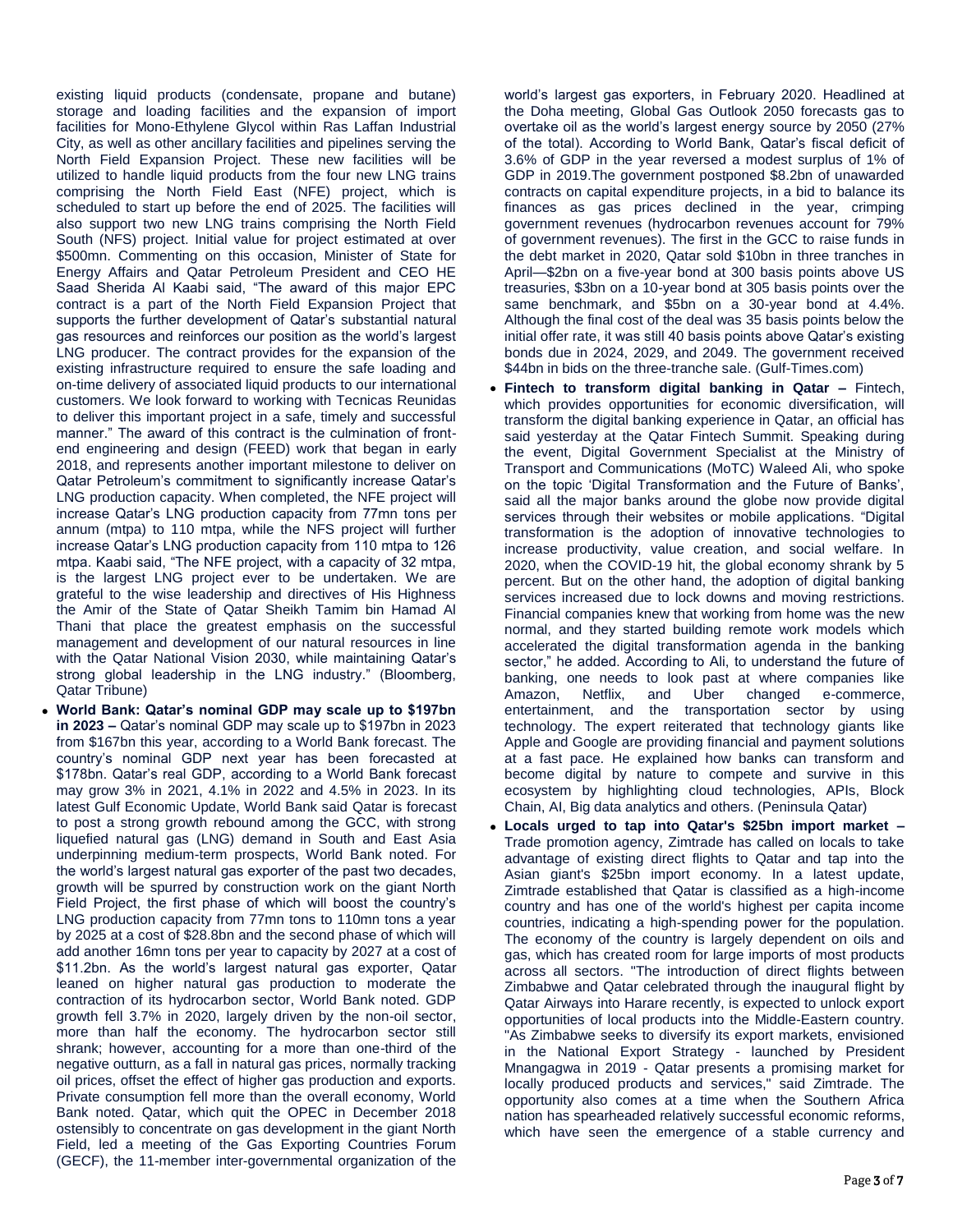guaranteed foreign currency supply through the Reserve Bank of Zimbabwe foreign currency auction platform. (Bloomberg)

- **QDB incubator Scale7 opens application for 'Acceleration Program Wave 2' –** Scale7, the first fashion and design business incubator in Qatar founded by Qatar Development Bank (QDB), in partnership with M7, has announced that applications are now open for the 'Acceleration Program Wave 2'. The program is catering to both local and global fashion and design entrepreneurs and startups who are looking for a launchpad and a hub in Qatar to accelerate their growth. The 12-week long acceleration program will run from September 1, 2021 to November 24, 2021, giving participants a chance to interact with each other face-to-face. However, workshops and mentorship sessions will be held online. The program intends to provide specialized mentorship and ensure business development activities in order to grow the global presence and increase sales of the selected fashion startups. The focus of the program will be on capital generation and international development. (Gulf-Times.com)
- **Qatar set to deliver largest volunteer activation in FIFA World Cup history –** When the FIFA World Cup comes to the Middle East and Arab world for the first time in 2022, a crucial component to making this mega-event a success will be the role of our many volunteers. Since our launch in September 2018, the Supreme Committee for Delivery & Legacy's (SC) Volunteer Program has generated tremendous interest, with more than 371,000 people having registered to be part of the initiative. In that time, volunteers have engaged in a range of projects, including stadium launches and major football matches. As we focus on recruiting and deploying 20,000 volunteers for the FIFA World Cup Qatar 2022, our program is expected to be the largest activation and engagement of volunteers in Qatar's history. Such targets will have their challenges, but our journey to this stage has provided great encouragement in how Qatar's diverse communities have shown their commitment to engage and participate in our many football and non-football events. It is helping to shape volunteer culture in Qatar and positioning the country on a global volunteering scale. (Gulf-Times.com)
- **Government Contact Centre completes more than 9mn transactions –** While ensuring uninterrupted services for the public in various sectors, the Government Contact Centre (GCC) of the Ministry of Transport and Communications (MoTC) completed more than 9mn transactions in the last four years. A tweet by MoTC said the ministry achieved 90% first call solutions while offering support services through hotline 109. The ministry said the hotline marks at least 3mn transactions a year. Complying with the vision outlined in Qatar Digital Government 2020 Strategy and seeking to enrich Qatar residents with government e-services experience, the e-Government Steering Committee decided to apply a single signon platform for all government e-services and unify all eservices supported through QGCC to receive public inquiries and complaints 24x7. The hotline answers all public queries and issues related to government services. Services are available in eight languages and seven channels with 4 minute average call duration and 20 second average speed of answers. The project was introduced in a bid to provide support services to the public and communicate with customers and with government and semi-government entities in 2007. Also, the initiative was established to support the services provided on Qatar e-Government Portal - Hukoomi. (Gulf-Times.com)
- **QNA: Qatar OKs Booster Vaccines for Immunocompromised People –** Qatar's health ministry has approved booster Covid-19 vaccines for immunocompromised people, state-run QNA reported. The approval covers the Pfizer/BioNTech and Moderna shots. (Bloomberg)

# **International**

- **US new home sales creep up; supply, prices remain constraints –** Sales of new US single-family homes increased in July after three straight monthly declines, but housing market momentum is slowing as surging housing prices amid tight supply sideline some first-time buyers from the market. Though the report from the Commerce Department on Tuesday showed a big increase in new housing inventory, the jump was driven by a record rise in homes that are yet to be built. Builders are taking longer to complete houses, hobbled by expensive raw materials as well as scarce land and workers. "While demand for new homes remains strong, high prices and backlogs in construction will temper sales in the months ahead," said Nancy Vanden Houten, a US economist at Oxford Economics in New York. "Homebuilders are reportedly turning away buyers as they attempt to reduce the backlog of sales." New home sales rose 1.0% to a seasonally adjusted annual rate of 708,000 units last month. June's sales pace was revised up to 701,000 units from the previously reported 676,000 units. Economists polled by Reuters had forecast new home sales, which account for 10.6% of US home sales, increasing to a rate of 700,000 units in July. Sales dropped 27.2% on a YoY basis in July. (Reuters)
- **CBI: UK retail sales surge in August, price pressures up too –** The Confederation of British Industry's measure of the volume of sales compared with a year earlier soared to +60, the highest since December 2014, from +23 in July. A Reuters poll of economists had pointed to a fall to +20. Alpesh Paleja, a CBI economist, said consumer demand was spurring an economic recovery from the coronavirus crisis but spending was expected to settle down later in the year. "Furthermore, there are signs of operational challenges still biting, with stock levels reaching another record low and import penetration falling," he said. "Disruption is being exacerbated by continued labor shortages, with many retailers reliant on younger employees currently awaiting their jab." However, the relaxation of self-isolation rules for fully vaccinated people who had been in contact with others with COVID-19 had eased the some of the staffing squeeze on many retailers. The Bank of England is watching how much Britons spend from savings they built up during the lockdown. It is also looking at whether bottlenecks in supply caused by the pandemic - such as dwindling stocks in the retail sector - will lead to longer-term inflation pressures. The CBI said retailers reported that selling prices in the three months to August increased at the fastest pace since November 2017 and the picture for the next quarter looked similar. Official data published last week showed an unexpectedly big fall in retail sales in July, suggesting a slowing of momentum in the country's recovery from lockdowns. (Reuters)
- **UK property sales halve after surging to beat tax break deadline –** The number of homes sold in the United Kingdom fell by more than half last month after the scaling-back of a tax break designed to encourage home purchases during the coronavirus crisis, official data showed. Britain's tax office said 73,740 homes were sold in July on a seasonally adjusted basis - 63% fewer than in June when buyers had rushed to complete sales before a COVID emergency tax break was reduced although 4% more than in July 2020. Sales were down 24% compared with the same month in 2019, before the pandemic. British Finance Minister Rishi Sunak last year temporarily scrapped the stamp duty tax on the first 500,000 pounds (\$685,550) of property purchases in England and Northern Ireland. That full exemption expired at the end of June but buyers in England and Northern Ireland will benefit from a 250,000 pound exemption until the end of September. A tax exemption measure in Wales ended in June, while Scotland stopped a tax break there in March. Britain's housing market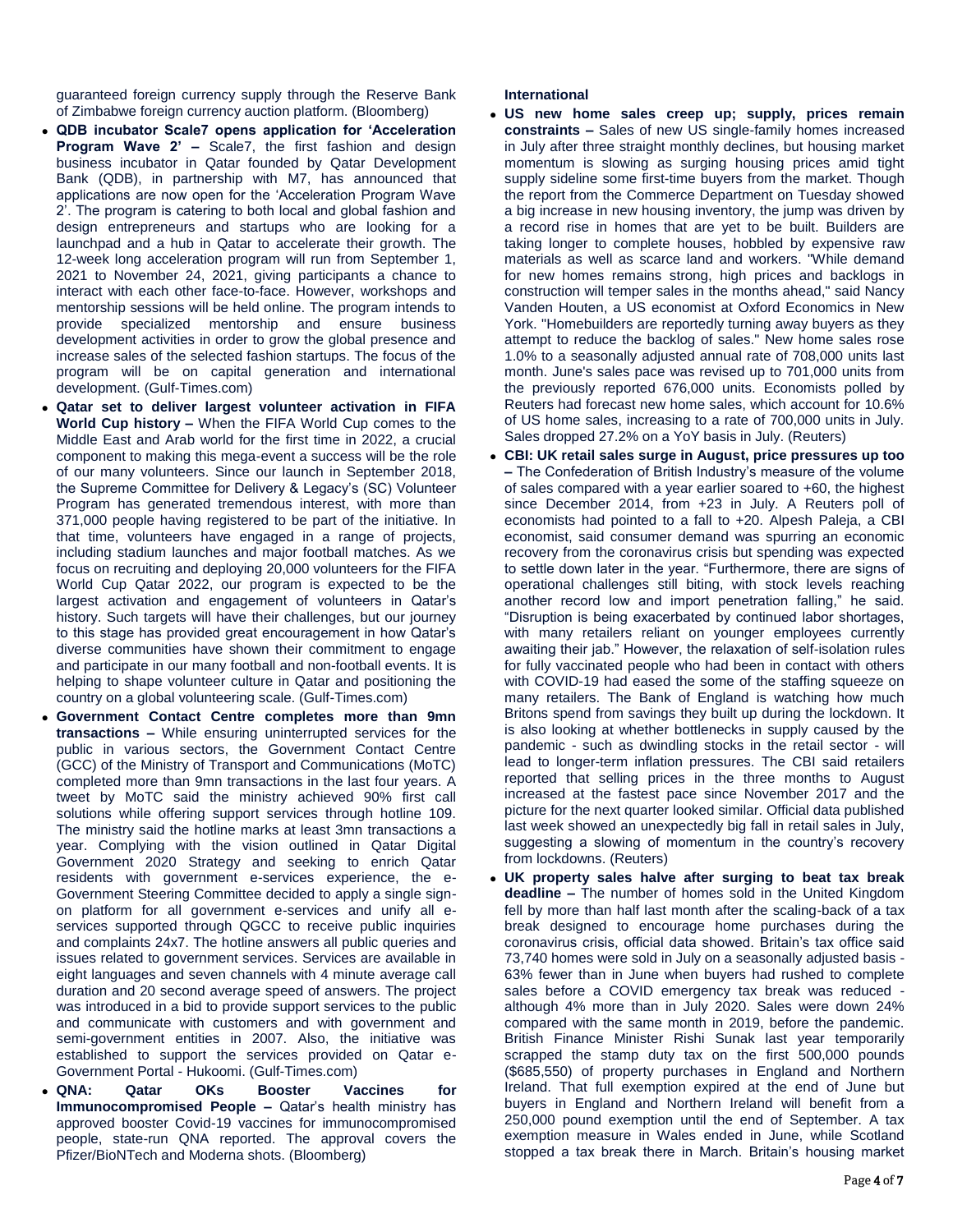has also been boosted by demand for bigger properties as more people work from home. (Reuters)

- **Shadow banks need tighter regulation, ECB's Schnabel says –** Non-bank financial firms, more commonly known as shadow banks, need tighter regulation as their increasing risk profile could impair central bank policy during periods of stress, European Central Bank board member Isabel Schnabel said on Tuesday. "To preserve financial stability and protect policy transmission, the current regulatory landscape needs to better reflect the fact that credit intermediation increasingly takes place outside the banking sector," Schnabel, the head of the ECB's market operations, told a conference. "Non-banks have taken on substantial duration, liquidity and credit risks on their balance sheets," Schnabel said. "This also comes with new risks that may impair policy transmission in periods of financial stress". (Reuters)
- **German consumers, state spending drive Q2 economic recovery –** The German economy grew more than expected in the second quarter as the easing of COVID-19 curbs spurred consumers to dip into record savings piled up during the winter lockdown and the state pressed on with a huge debt-financed stimulus push. GDP grew an adjusted 1.6% on the quarter, the Federal Statistic Office said on Tuesday, up from its previous estimate of 1.5% and following a revised first quarter contraction of 2%. On the year, Europe's largest economy expanded by a calendar-adjusted 9.4% in the second quarter, leaving economic activity 3.3% below the pre-crisis levels of the fourth quarter of 2019. Private consumption grew by 3.2% between April and June, contributing 1.6% percentage points to overall growth and pushing the savings rate down to 16.3%. In the first quarter, when shops, bars and restaurants were closed under Germany's lockdown, that rate hit a record high of 22%. Public consumption expanded 1.8%, contributing 0.4% to the overall growth rate. State spending to cushion the impact of the coronavirus crisis, financed with unprecedented new borrowing, blew a 80.9bn Euro (\$95bn) hole in the public finances in the first half of the year, the statistics office said. This equated to a public sector deficit of 4.7% of GDP, the largest in 26 years and what Carsten Brzeski from ING Bank termed "the downside of the rapid economic recovery." The stimlus should help lift the economy back to pre-crisis levels before the end of 2021 but will leave the government that emerges from next month's federal election with a heavy burden to shoulder, Brzeski said. Germany's quarter-on-quarter GDP growth compared with a second quarter Eurozone average of 2% and growth of 0.9%, 2.7% and 2.8% respectively the bloc's next biggest economies, France, Italy and Spain. (Reuters)
- **BOJ policymaker warns of uncertain recovery, pins hopes on pent-up demand –** Bank of Japan (BOJ) board member Toyoaki Nakamura warned of risks to the economic outlook from a recent resurgence in COVID-19 infections, but signaled hope that consumption will get a boost once households feel safe to start spending. Nakamura said the world's third-largest economy is expected to recover as the pandemic's impact fades, pointing to the boost to growth from robust global demand and a recovery in capital expenditure. The outlook was "highly uncertain" with risks skewed to the downside, the former corporate executive said, as state of emergency curbs to combat the pandemic hurt retailers. But Nakamura signaled hope that once vaccinations proceed, consumption may get a boost from pent-up demand with Japanese households having loaded up a record 1,056tn Yen (\$9.61tn) in cash and deposits. (Reuters)
- **China Central Bank increases short-term cash injection to meet month-end demand –** China's Central Bank increased its short-term fund injection through open market operations to

meet higher cash demand towards the month-end. The People's Bank of China (PBOC) said it offered 50bn Yuan (\$7.72bn) through seven-day reverse repos into the banking system, whereas it mostly only injected 10bn Yuan each day during the month. The central bank on its website said the move was to "maintain stable liquidity conditions at the end of the month". With 10bn Yuan worth of reverse repos maturing on Wednesday, the central bank has injected 40bn Yuan on a net basis on the day. (Reuters)

- **Regulator: China's critical data rules not aimed at firms planning foreign IPOs –** China's coming rules for protecting critical information infrastructure are not aimed at firms planning overseas listings, and all companies must be involved in ensuring network security, a senior cyberspace regulatory official said. Sheng Ronghua, vice minister of the Cyberspace Administration of China (CAC), made the comments at a State Council briefing on Tuesday, when asked how the rules would affect such firms as well as those involved in foreign trade. The rules are to take effect on September 1, the day when the country's new data security law will also be implemented. "The rules are published to protect the safety of critical information infrastructure and all companies, no matter what kind they are or where they are listed, must comply with the country's laws and regulations," he said. Chinese regulators have stepped up their oversight of internet platforms in recent months and have signaled that they want to sharpen their scrutiny of overseas listings. (Reuters)
- **India's July oil imports hit 1-year low on refinery maintenance –** India's July crude oil imports slumped to their lowest in a year, tanker arrival data from industry sources showed, and are likely to rebound in August as refiners are expected to boost runs after maintenance of units. Crude imports in July fell 12.5% MoM to 3.4mn barrels per day (bpd), but rose 12.8% YoY, as refiners shut units for maintenance and cut crude imports anticipating lower fuel demand during the monsoon season. Government data released on Tuesday showed India's oil imports declined to about 15.02mn tons, about 3.5mn bpd. Data from trade sources include some cargoes that arrive in July and discharged in August, and differ from the government data. "Some refinery maintenance in July limited Indian imports. Lower fuel demand in April-May should have led to high oil and fuel stocks," said Refinitiv analyst Ehsan Ul Haq. Some refiners including Chennai Petroleum, Mangalore Refinery and Petrochemical and Indian Oil Corp's Gujarat and Mathura plant had cut crude runs due to low fuel demand, a government statement said. Some units were shut at Hindustan Petroleum's Mumbai and Vizag refineries, IOC's Barauni, Haldia and Paradip plants and Bharat Petroleum's Kochi refinery for maintenance during the month, the statement said. Latin American supplies in July fell to their lowest since June last year as private refiners switched to cheaper Canadian heavy oil, the data showed. Haq said Latin American oil was replaced by heavier Canadian grades that traded at deep discount to West Texas Intermediate (WTI) crude futures. With Dubai-related crudes turning cheaper in comparison to Brent linked grades in July DUB-EFS-1M, Indian buyers shifted to buying more Middle East crude, Haq said. Middle East's share in India's overall imports rose to 64.7% from 59% in June, the data showed. That lifted the share of OPEC's oil in India's overall imports to 77.6% from 66.3% in June, although in April-July, the first four months of this fiscal year, the group's share declined to the lowest. (Reuters)
- **Brazil Central Bank Chief says worsening inflation expectations 'obviously a concern' –** Brazil's Central Bank Chief Roberto Campos Neto said that worsening inflation expectations were "obviously a concern," with global trends and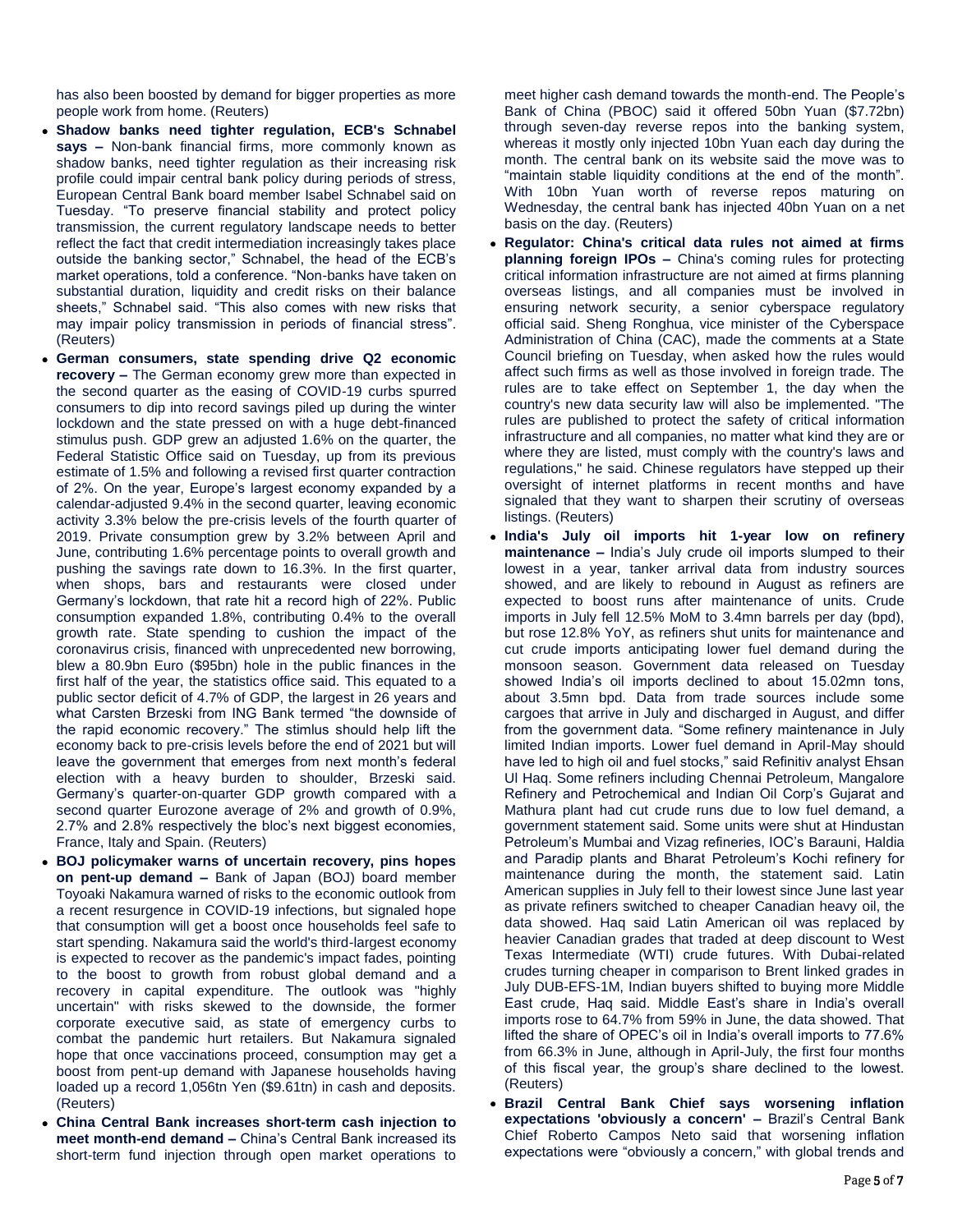a local drought likely to keep pressuring prices over the coming months. Speaking at the Expert XP event, he said the market's rise in inflation expectations for 2022 was not in line with the bank's projections, and it was a concern that analyst's views on 2022 prices were less bullish than the bank's. (Reuters)

# **Regional**

- **Saudi Arabia's June oil exports rise 123% to over SR61.5bn –** The value of Saudi Arabia's oil exports in June increased 123% to SR61.5bn from a year earlier while non-oil exports rose by around 41%, official data showed. Overall exports increased by nearly 92% in June compared to a year earlier when international trade was curbed by lockdowns and travel disruptions related to the coronavirus crisis, said the General Authority for Statistics. Oil exports accounted for 72% of total exports in June, up from 62% in June last year, it said. Saudi Arabia, the world's biggest oil exporter, was hit hard last year as oil prices plummeted and measures to contain the COVID-19 pandemic hurt its non-oil economy. But the country's GDP in the second quarter grew for the first time since the coronavirus crisis, on the back of the easing of restrictions and rebounding oil prices. (Reuters)
- **Saudi non-oil exports up by 40.5% YoY in June to SR23.6bn –** Saudi non-oil exports increased by 40.5% YoY in June 2021, rising to SR23.6bn from SR16.8bn in June of last year, official data revealed. Plastics and Rubber and Articles Thereof jumped by 68.0% and Products of the Chemical or Allied Industries increased by 49.2%, in June this year compared to the same period of last year, the General Authority for Statistics (GASTAT) reported. Non-oil exports increased by 7.2% equivalent to SR1.6bn in June, compared to the previous month of May 2021. Overall merchandise exports jumped by 91.8% in June of 2021 compared to the same period of last year, when international trade was impacted by Covid-related lockdowns and travel bans in numerous countries. (Zawya)
- **Saudi's The Red Sea Development Company awarded \$3.2bn contracts to local firms –** The Red Sea Development Company (TRSDC), the developer behind Saudi Arabia's flagship The Red Sea Project, said that local firms have been awarded more than 70% of the contracts in value terms. In a Facebook post, TRSDC said it has awarded, to date, more than 600 contracts worth \$4.5bn to international and local companies. "Over 70% of this value (\$3.2bn) has been awarded to Saudi firms, highlighting our commitment to the KSA economy as part of Saudi Vision 2030," the developer said. (Zawya)
- **Emirates scales up operations in Europe as travel demand surges –** Emirates is scaling up operations across Europe before the start of the winter season due to an "upsurge" in demand following the easing of travel restrictions. The UAEbased carrier intends to restart flights, as well as increase services and capacity on various routes, including the UK, Germany, Portugal, Spain, Switzerland, Belgium, Portugal and Italy. The UK has recently removed the UAE from its red list and classified it under the "amber" travel category, enabling passengers to enter the country without checking into a government-approved quarantine hotel. (Zawya)
- **Dubai property sales reach 8-year high as demand continues to surge –** Property purchases in Dubai over the past few months have reached levels not seen since almost a decade ago, underpinned by growing demand for bigger private space in the age of remote working and social distancing. Transaction volumes in the first half of 2021 were at the highest level since the second half of 2013 and increased by 69.2% and 46.4% compared to the same period in 2020 and 2019, respectively, said CBRE in its latest UAE Market Review.

However, apartment prices and rents have remained subdued. (Zawya)

- **Dubai's Emirates NBD will see profitability returning to prepandemic levels by 2022 –** Moody's Investors Service expects the profitability of Dubai's Emirates NBD to be more resilient than its peers, reflecting the benefits from the bank's strong ties with the Dubai government and large corporates, large retail franchise, geographical diversification in the region and large scale operations. Moody's has changed the outlook on longterm bank deposit and senior unsecured ratings of Dubai-based lender Emirates NBD to stable from negative. The stable outlook balances the rating agency's assessment that Emirates NBD will restore its strong profitability to the pre-pandemic levels by 2022. (Zawya)
- **Abu Dhabi conglomerate IHC eyes deals worth 'a few billion dollars', CEO says –** Abu Dhabi conglomerate International Holding Co is considering acquisitions worth a few billion dollars in total across several sectors, including a real estate developer in Abu Dhabi, its Chief Executive Syed Basar Shueb told Reuters. IHC, now the most valuable company on the Abu Dhabi bourse with a market capitalisation of \$72bn, is also considering a 2022 initial public offering (IPO) for its majorityowned healthcare firm Pure Health, Shueb said in an interview. Pure Health has played a pivotal role in screening for COVID-19 infections in the United Arab Emirates. Shueb also said the tightly held conglomerate, active in sectors from food to leisure, is close to acquiring a second-tier Abu Dhabi property developer, which would add to its indirect minority stake in Aldar Properties. He did not identify any targets, nor specify how much the real estate deal might be worth. (Zawya)
- **Bahrain awarded \$3.4bn in tenders during first half of 2021 –** An increasing number of infrastructure, transport, and construction projects in Bahrain has spurred the value of tenders issued by the kingdom by 60% in the first half of 2021 compared to the same time last year. Bahrain awarded \$3.4bn worth of tenders in the first six months of the year, including 762 non-oil contracts worth \$1.6bn, according to new figures from the Tender Board. Aside from oil, the aviation sector secured the highest value of tenders, at \$476mn, followed by the construction industry, at \$413mn. (Zawya)
- **Bahrain sells BHD100mn 364-day bills; bid-cover 2 –** Bahrain sold BHD100mn of bills due August 25, 2022. Investors offered to buy twice the amount of securities that the government sold. The bills were sold at a price of 98.296, have a yield of 1.71% and will settle on August 26. (Bloomberg)